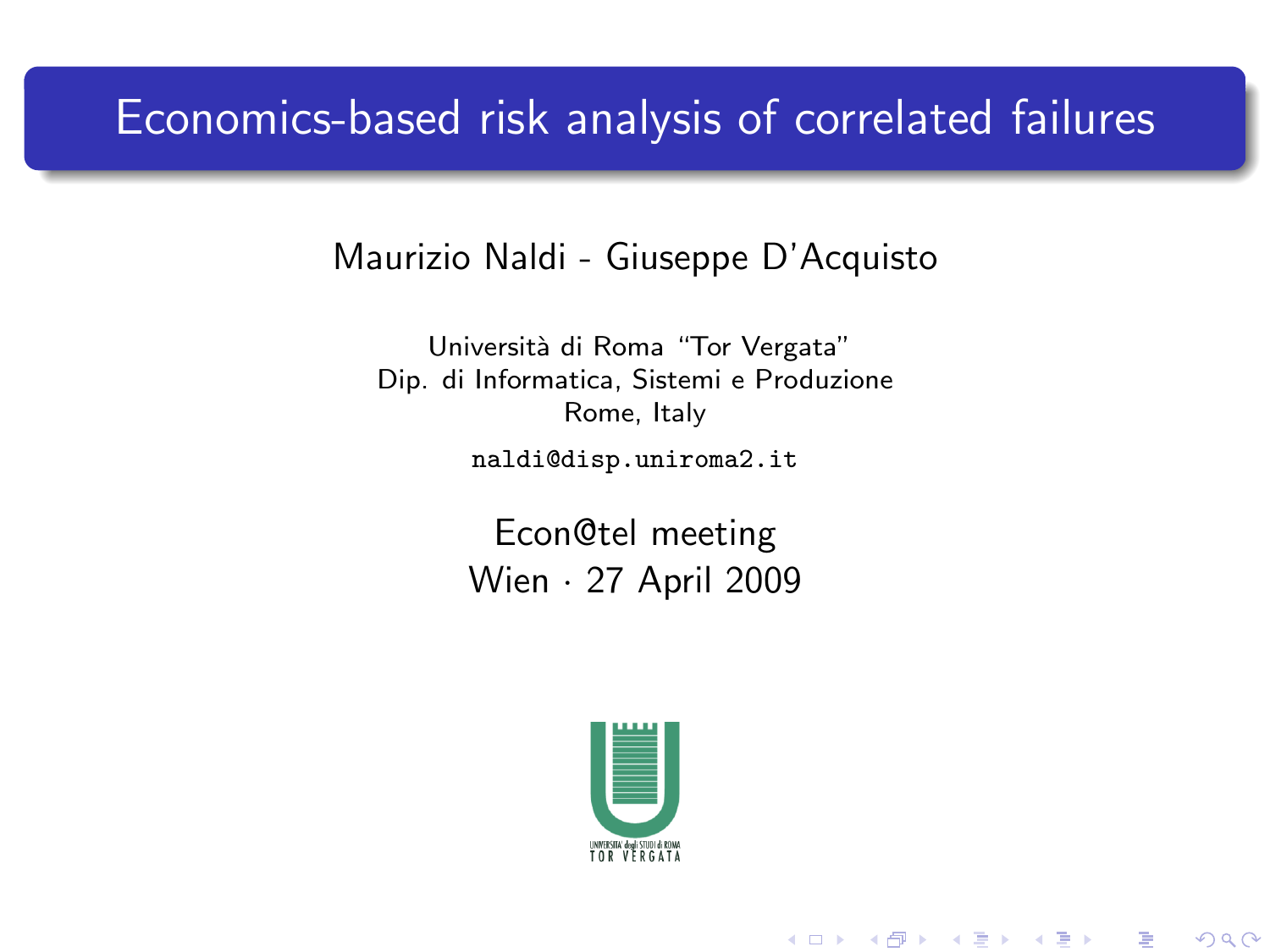- Outage statistics
- Shortcomings of current approach
- Reliability and economic risk
- A proposal for the economic approach to reliability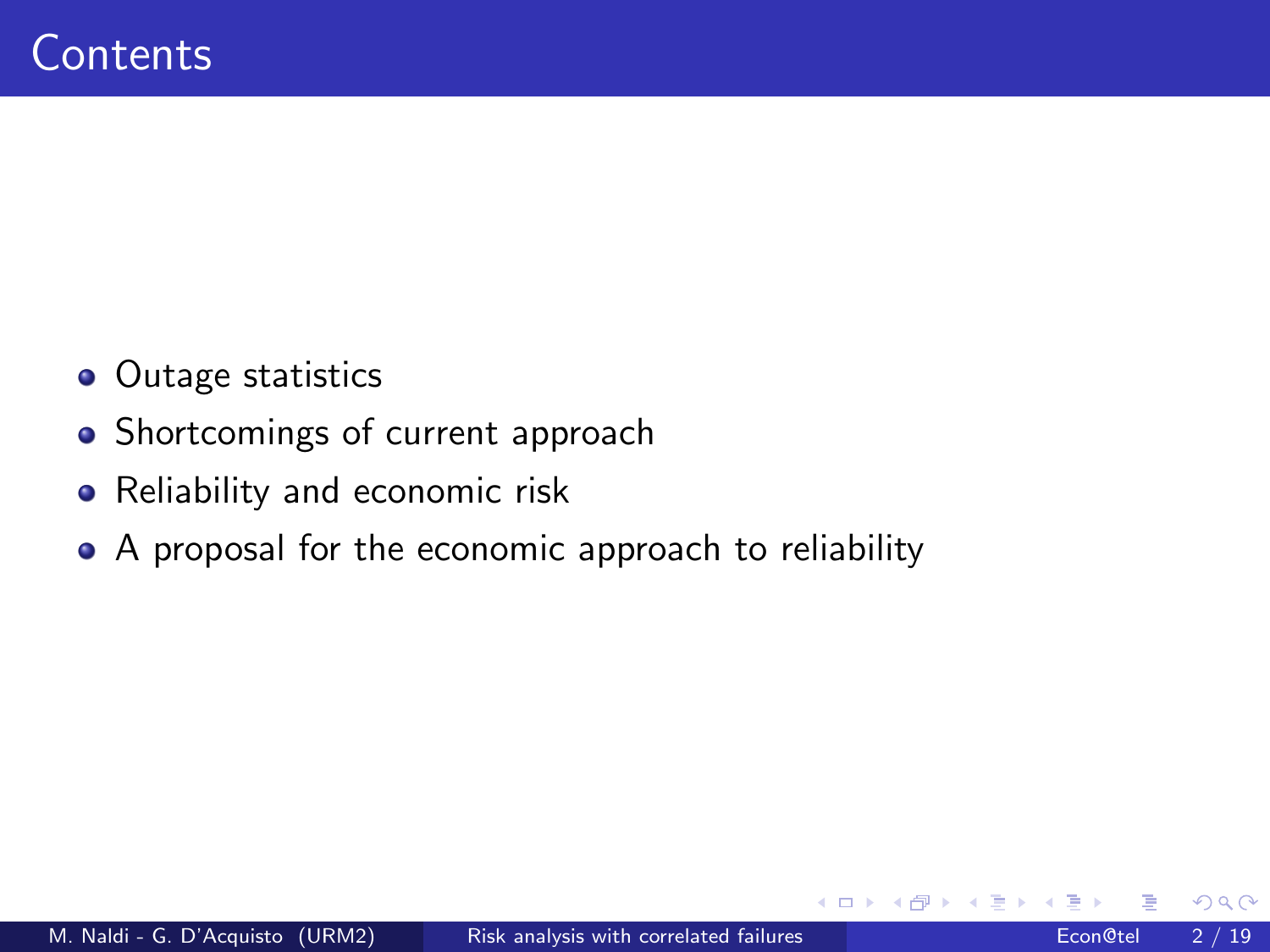## • Network Design trends

- Cost-reduction strategies
- **.** Use of modular software
- Use of COTS (Commercial off-the-self) products
- Reduction of functional redundancy
- Side effects
	- Increased failure frequency (increase in the number of devices)
	- . Wider correlation of failure events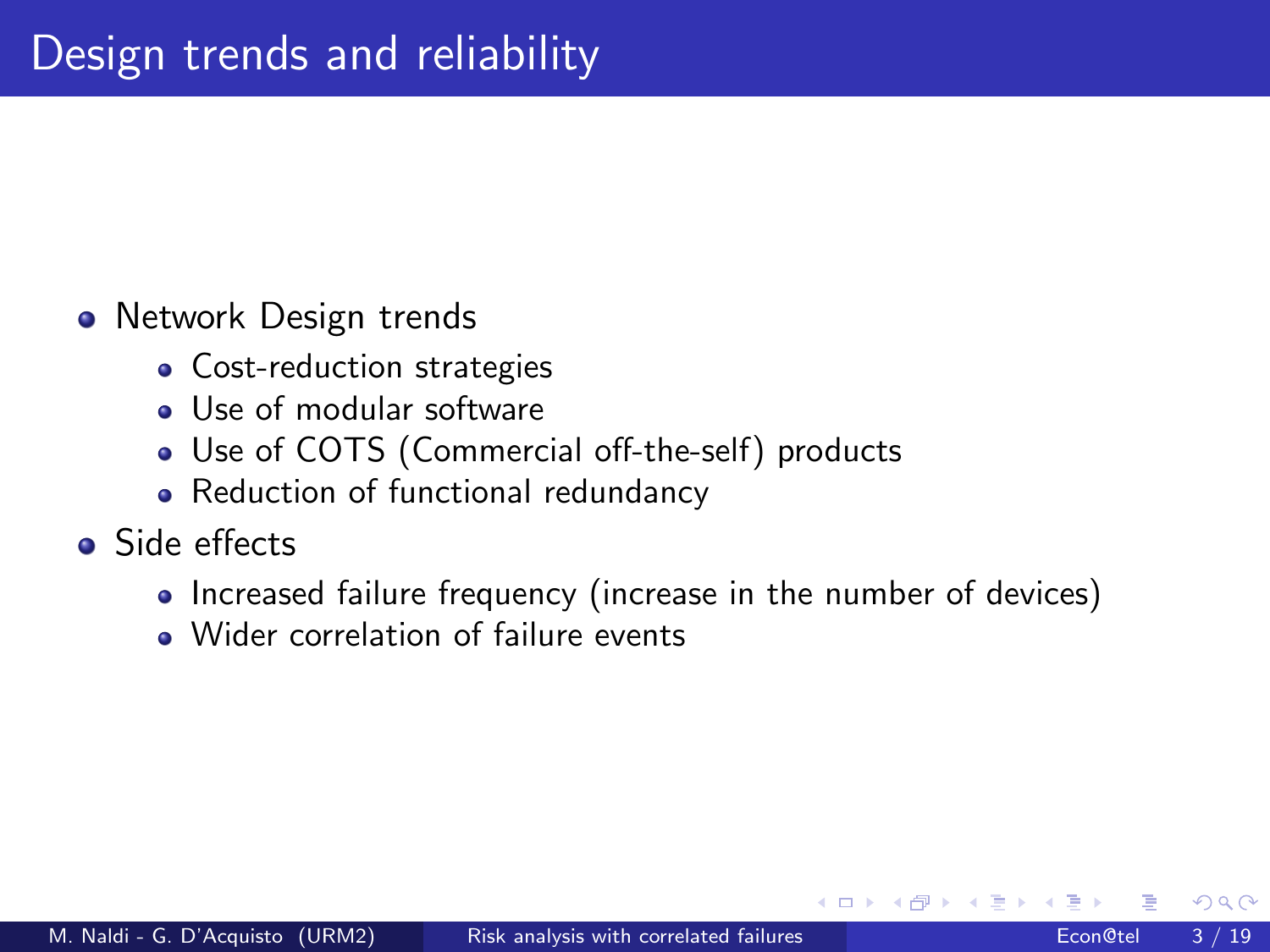- Time resolution is
	- 1 day (top picture)
	- $\bullet$  1 hour
	- 5 minutes (bottom picture)
- Failures do occur at all timescales (Iannaccone, 2002)



 $\leftarrow$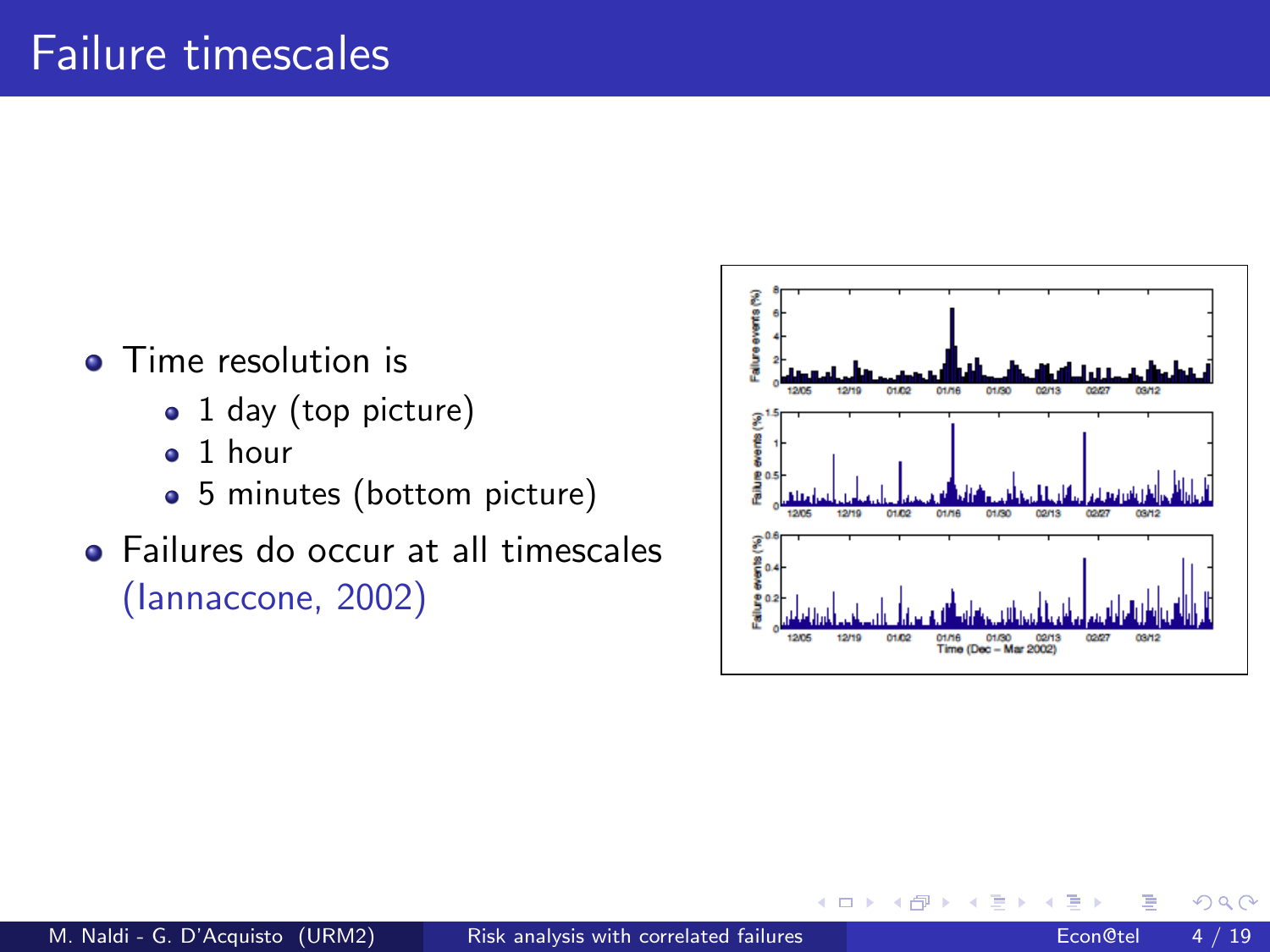# A taxonomy of failures

- **•** Failures may be planned (preventive maintenance) or unplanned
- Failures may concern a single link (individual link failures) or two or more links (shared link failures, which represent correlation)
- Shared link failures may take place simultaneously (identical start and end times) or be overlapping (within a few seconds of one another)
- Failures may concern a router or a transmission device (optical)



4 D F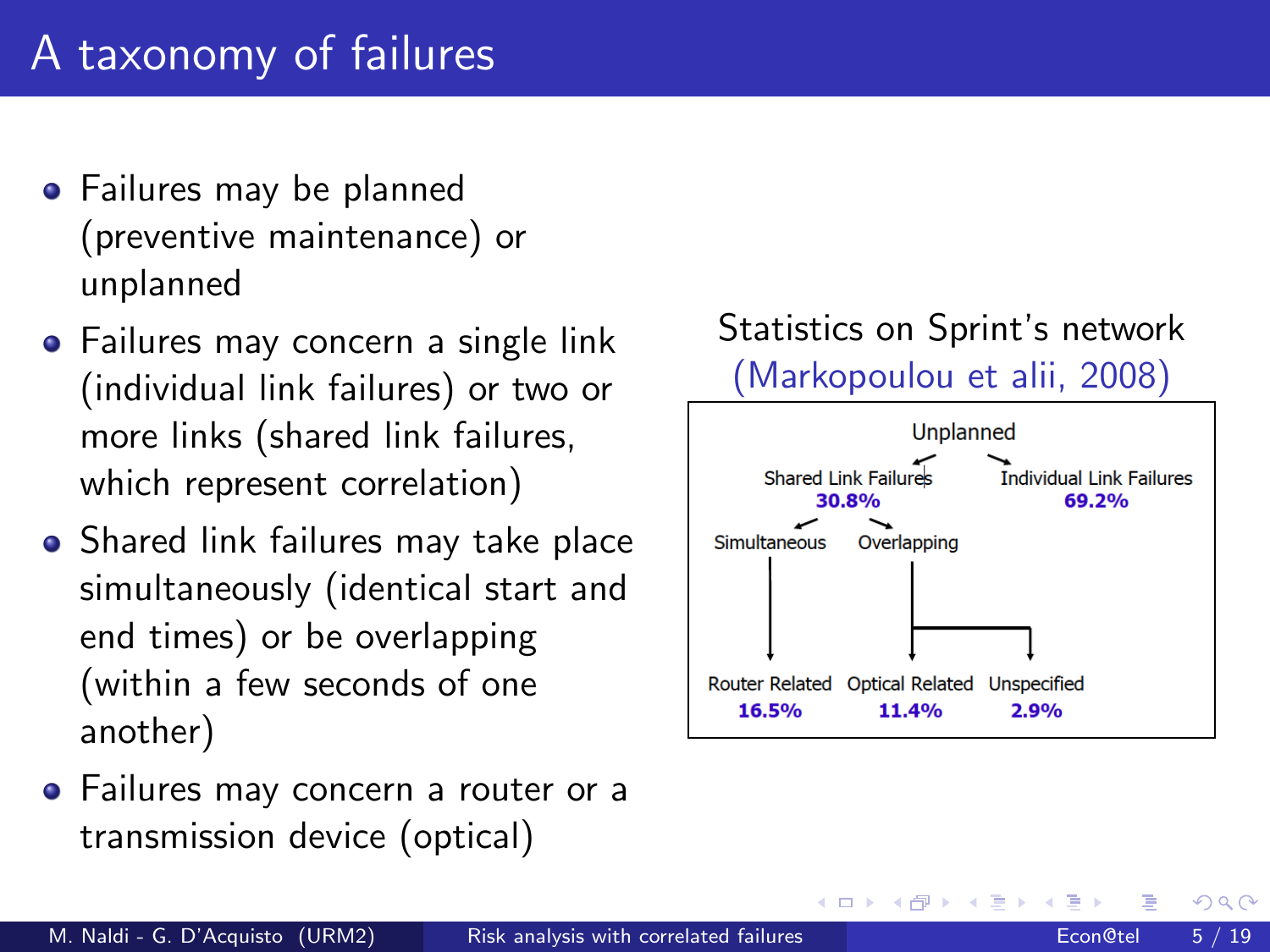A case of triple protection on a base station in a mobile network

Power supply is guaranteed by a triple line of protection

- **Commercial AC power**
- Backup AC generators
- An 8-hour battery backup if there is a dual AC power failure

One outage involved loss of power under this scenario:

- **1** Lightning caused a loss of commercial AC power.
- <sup>2</sup> The same lightning strike damaged the AC generator.
- **3** The alarm system to this un-staffed facility was either not enabled or not tested after installation.
- **4** After 8-hours the entire facility went down when the batteries were depleted.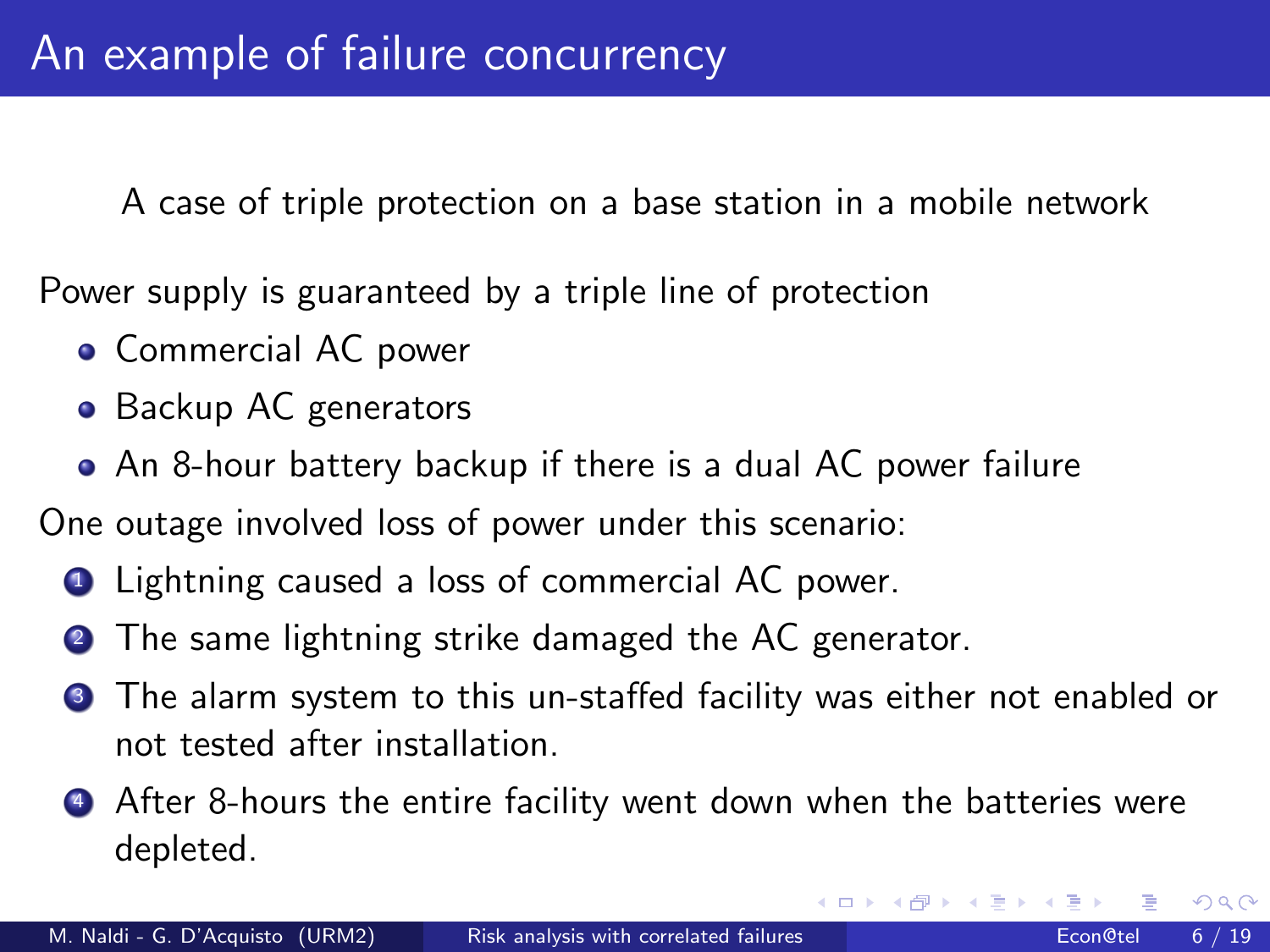- Correlation between within-network failures is seldom considered
- **Interdependence between networks is not considered**
- Network-wide measures of reliability (e.g. connectivity) are often of the ON-OFF kind
- Deeper consequences of failures are not considered

つひひ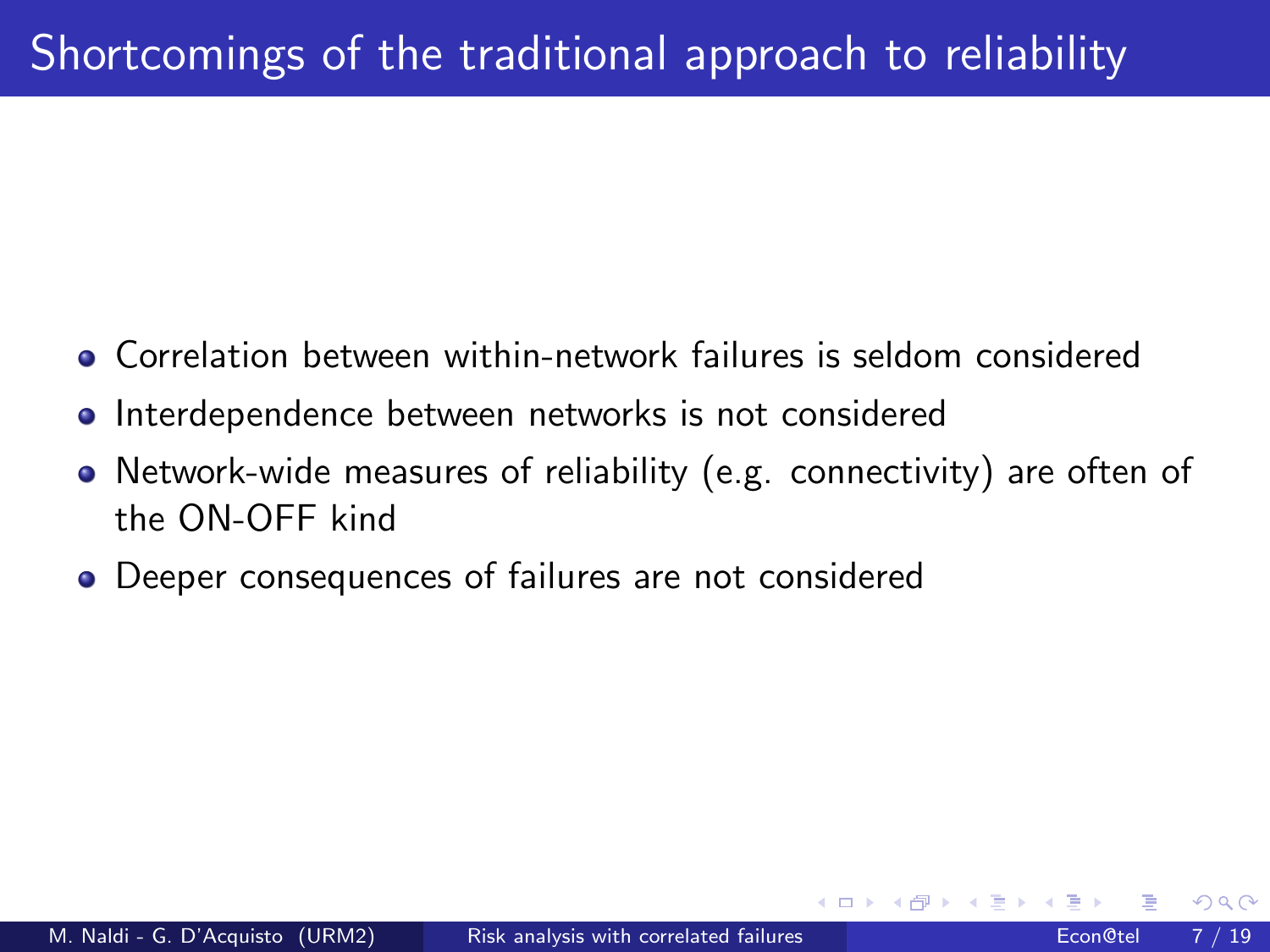- Failures are often correlated or depend on a common cause
- Identical software may be installed on many devices
- Deeper consequences of failures should be considered
- Failures differ as to their consequences
	- Number of customers affected
	- Number of services affected
	- Degrees of severity of impairment
	- Economic consequences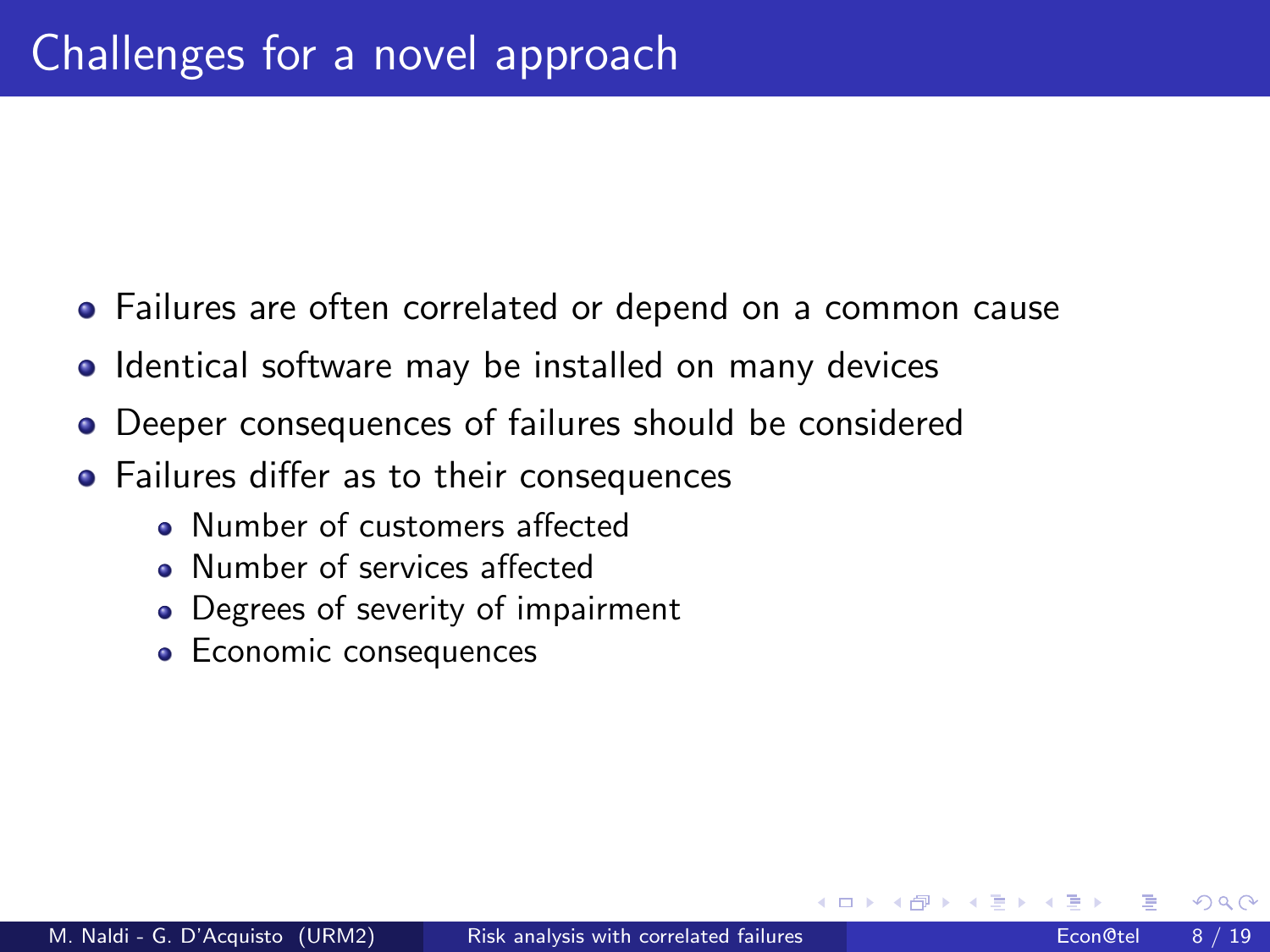Network failures are relevant in relation to the economic loss they cause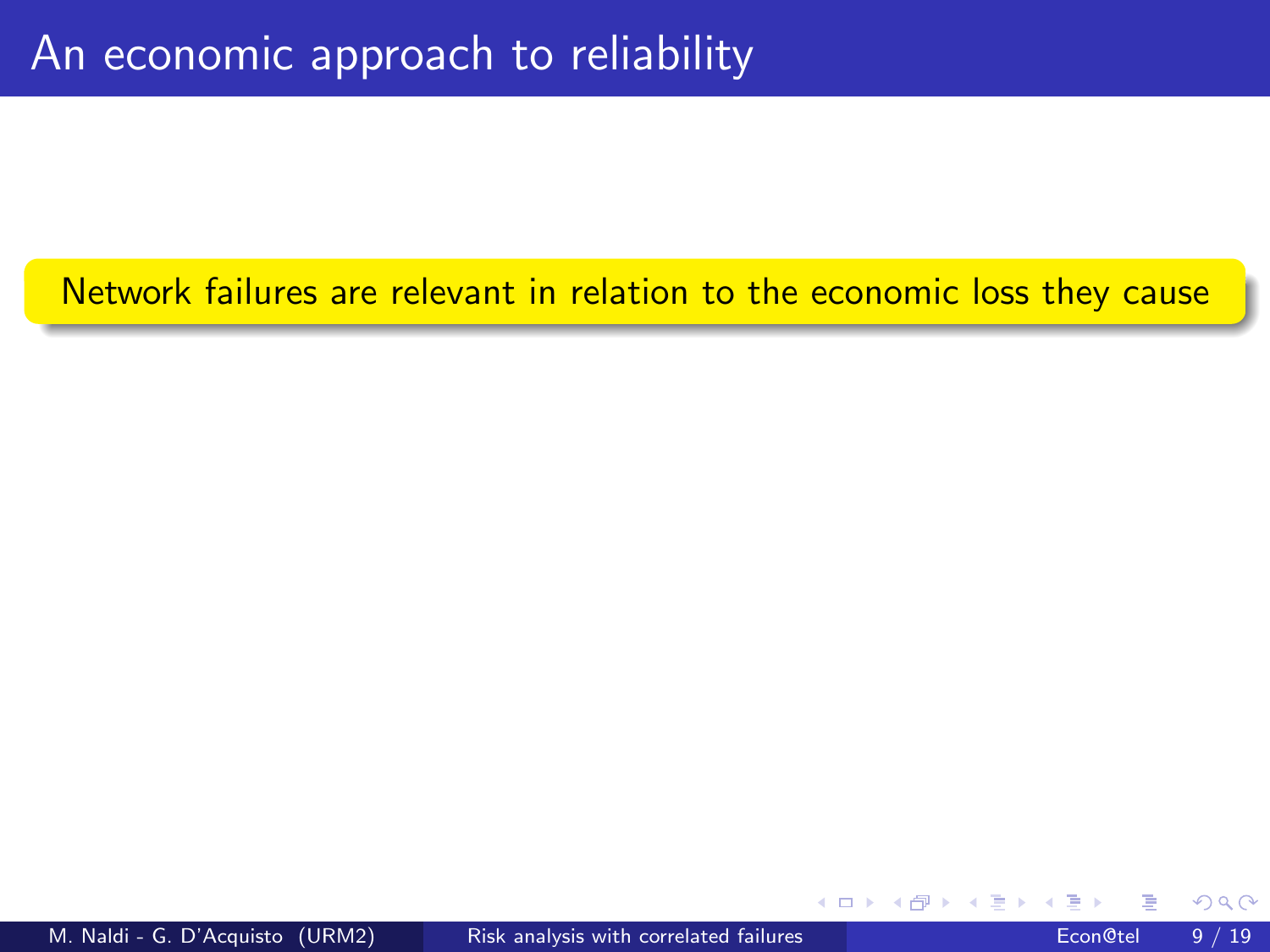Network failures are relevant in relation to the economic loss they cause

Both direct losses and hidden costs should be considered

- **a** Lost revenues
- **Penalties for breach of SLA conditions**
- Recovery costs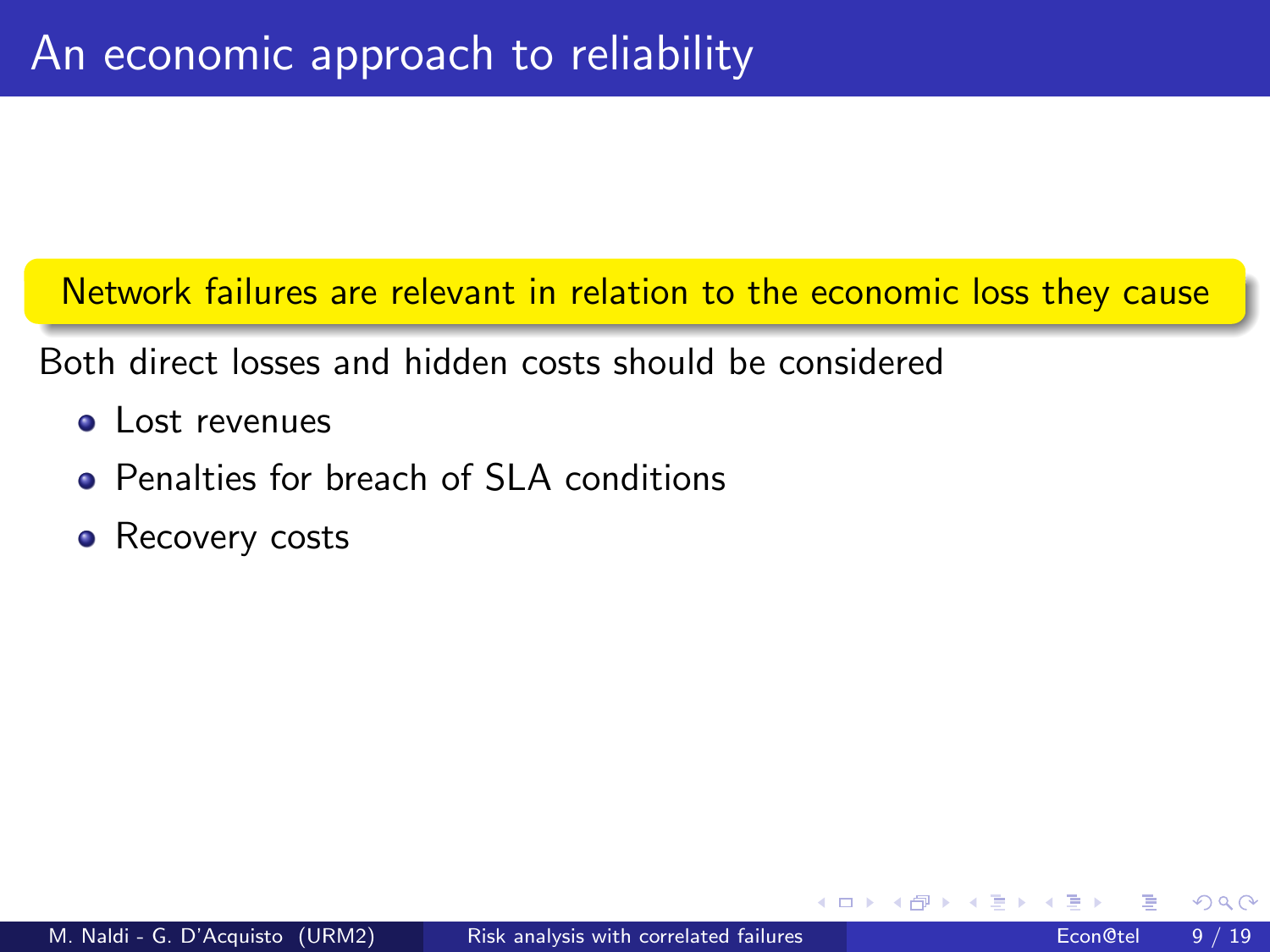Network failures are relevant in relation to the economic loss they cause

Both direct losses and hidden costs should be considered

- **a** Lost revenues
- **Penalties for breach of SLA conditions**
- Recovery costs

Greater efforts should be devoted to improve the reliability of those devices whose failure has larger economic impact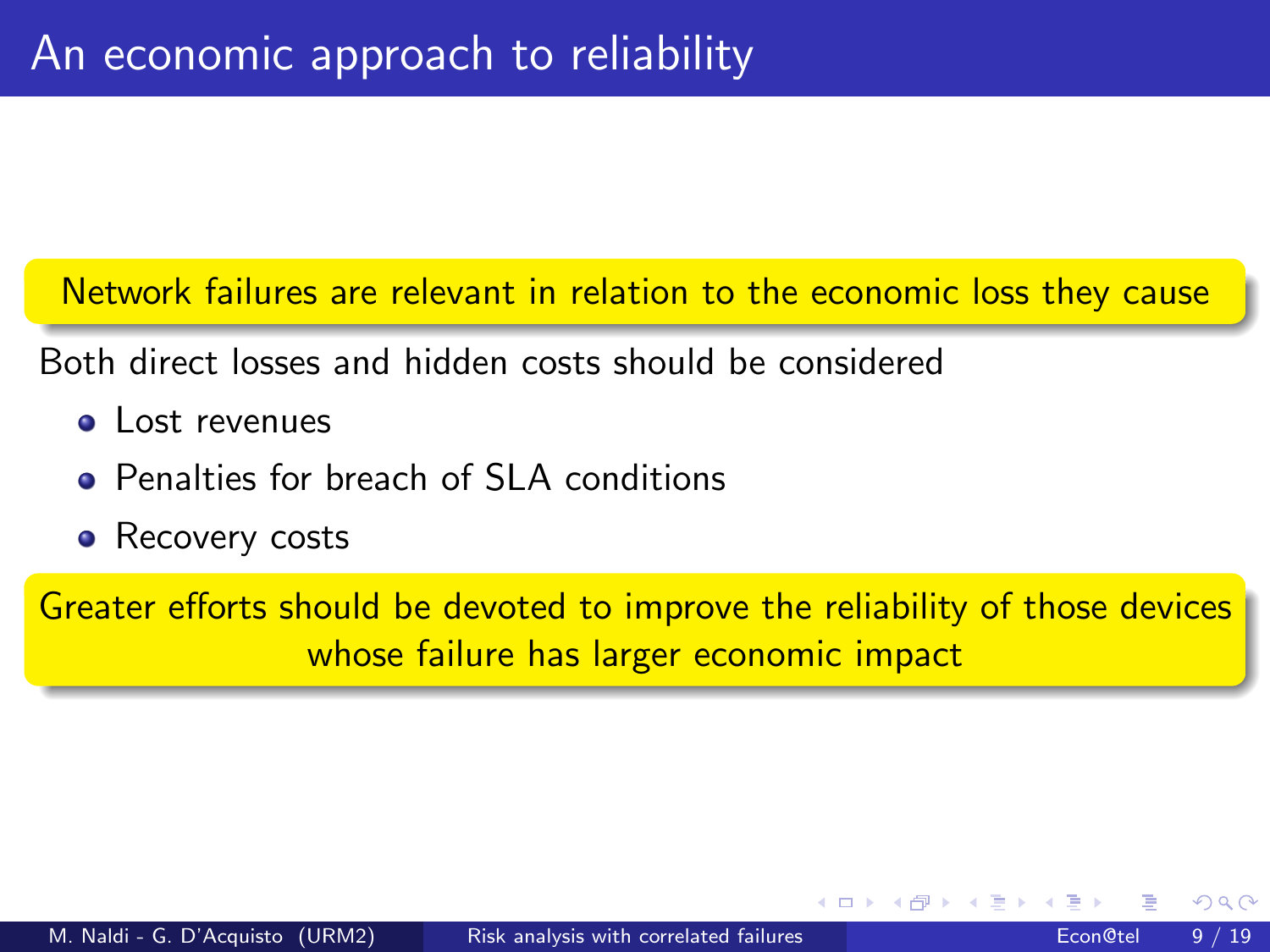- Poor reliability has to be addressed in economic terms
- We need a (simple) measure of the economic loss associated to the failure risk for
	- Design decisions
	- Protection and recovery policy
	- **o** Insurance
- The risk measure should possess some desirable properties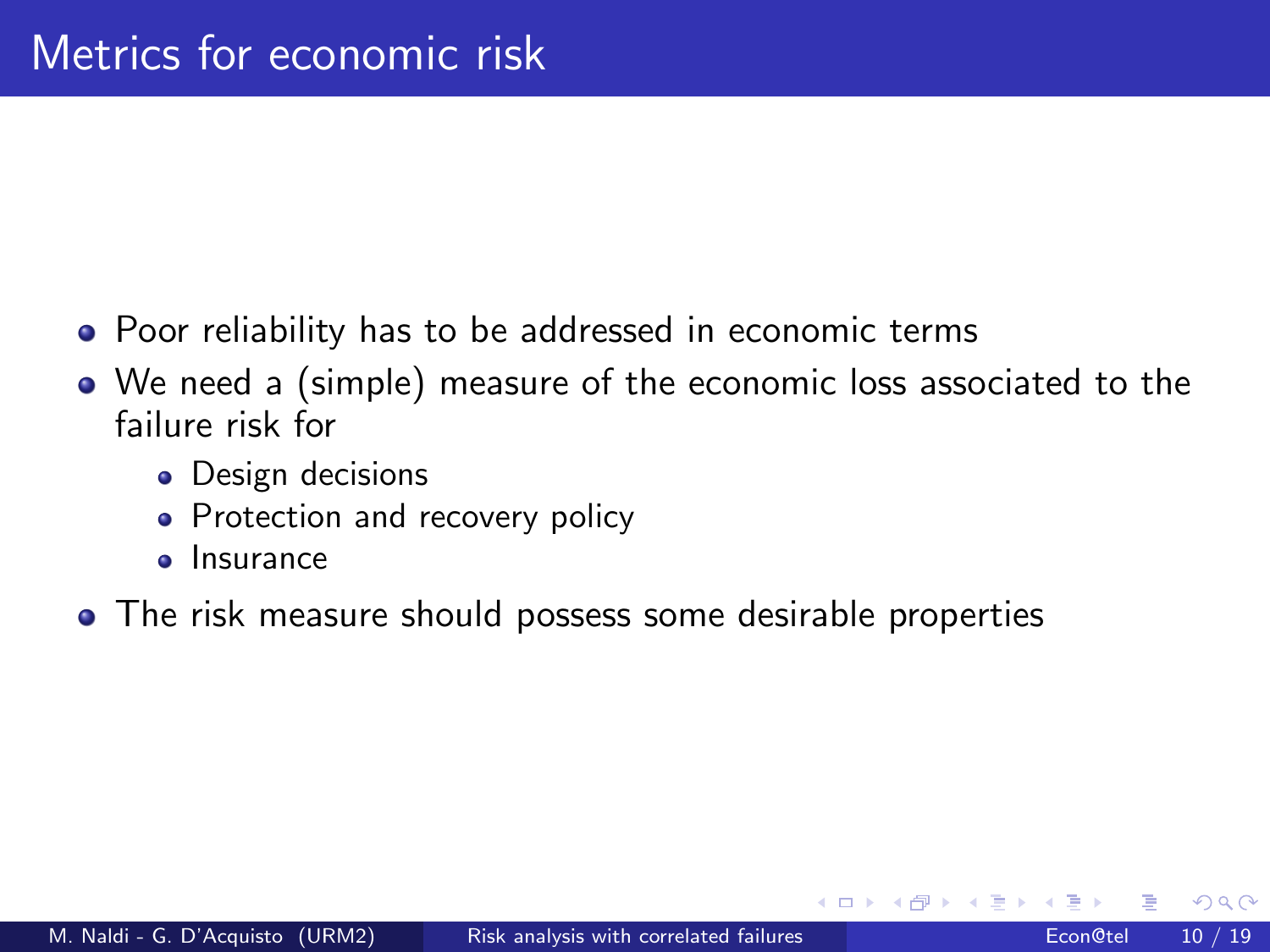- A relevant class of measures of risk  $\rho(X)$  is represented by the *coherent* class with the following properties (Artzner et alii, 1999)
	- Monotonicity  $X_1 > X_2 \Longrightarrow R(X_1) > R(X_2)$
	- Subadditivity  $R(X_1 + X_2) \le R(X_1) + R(X_2)$
	- Homogeneity  $R(\alpha X) = \alpha R(X)$ ,  $\alpha > 0$
	- **•** Translational invariance  $R(\alpha + X) = \alpha + R(X)$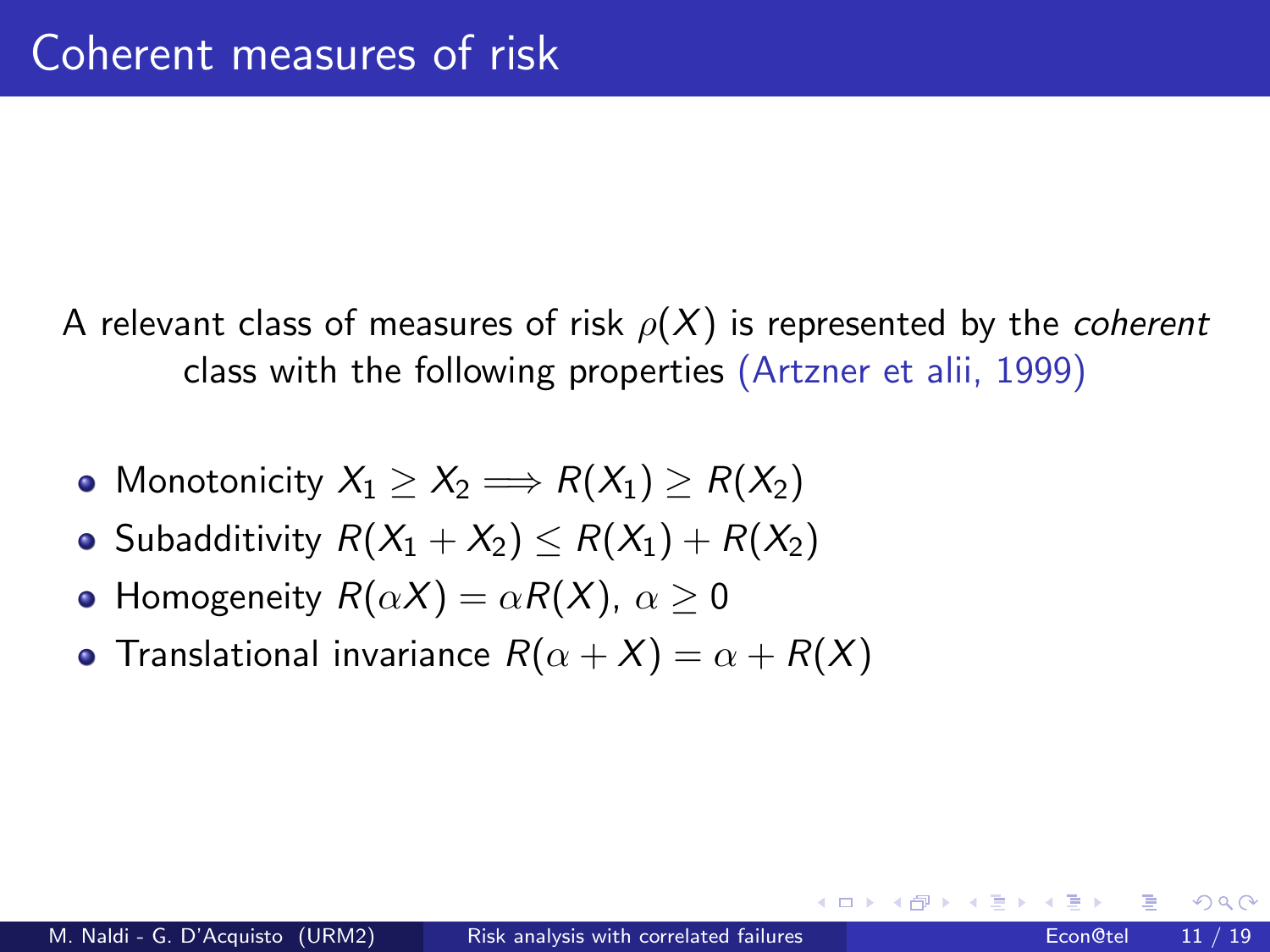The Value-at-Risk (VaR) is the loss that is not exceeded with a prescribed probability

$$
\texttt{VaR}(X;\beta)=\digamma_X^{-1}(\beta)
$$

Properties

- Homogeneity: Yes
- Monotonicity: Yes
- **•** Translational invariance: Yes
- Sub-additivity: No

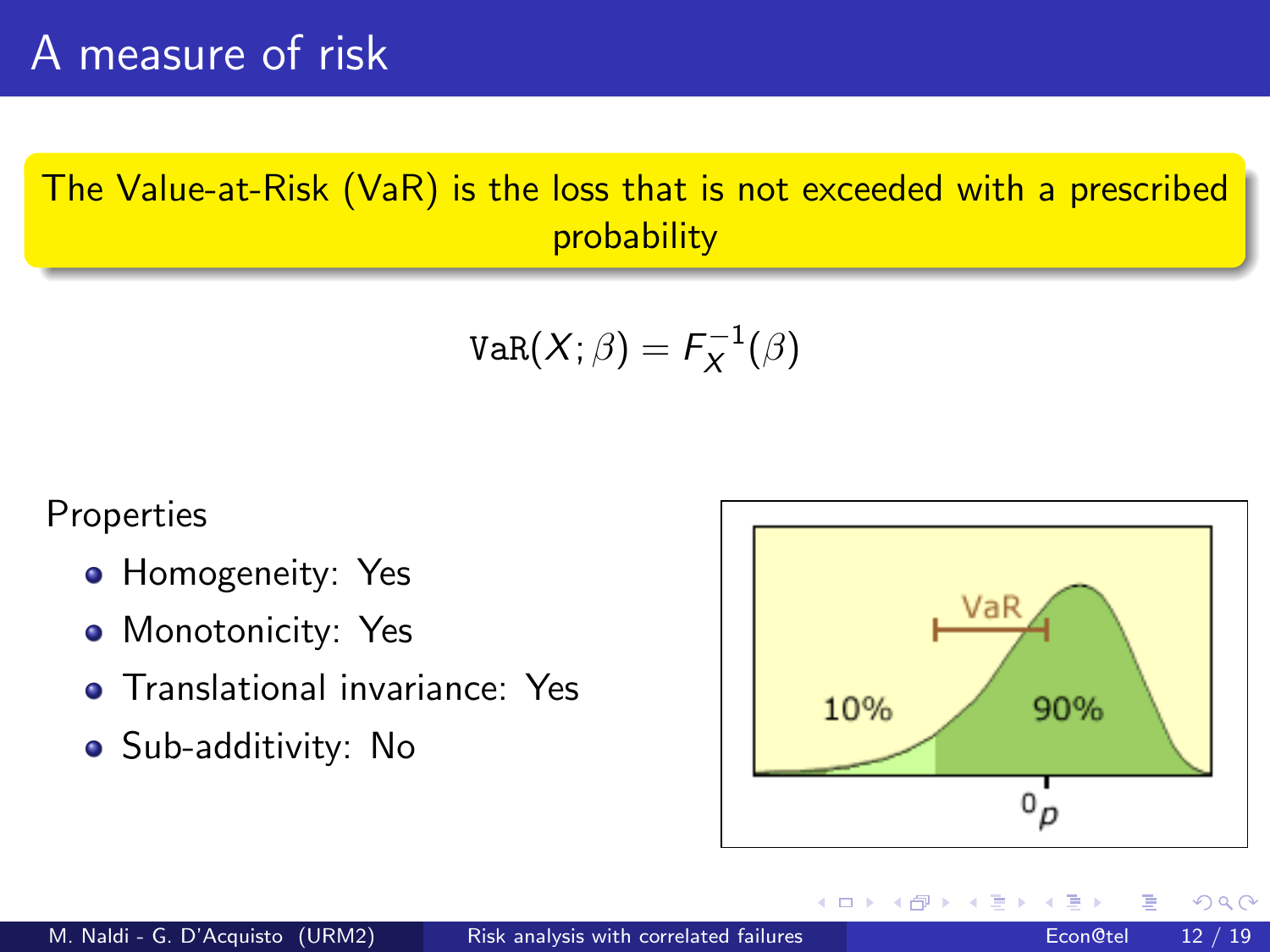Since the VaR doesn't consider the value of the losses incurred beyond the VaR itself, a better measure of risk may be the Tail Value at Risk (T-VaR), defined as the average Value at Risk

$$
\texttt{T-VaR}(X;\beta) = \tfrac{1}{1-\beta} \int_\beta^1 \texttt{VaR}(X;\xi) d\xi
$$

The T-VaR is also named Expected Shortfall and is a coherent measure of risk, and is related to both the expected loss and the VaR  $T-Var(X; 0) = \mathbb{E}[X]$ T-Var $(X;\beta) > \mathbb{E}[X]$  $T-Var(X;\beta) > VaR(X;\beta)$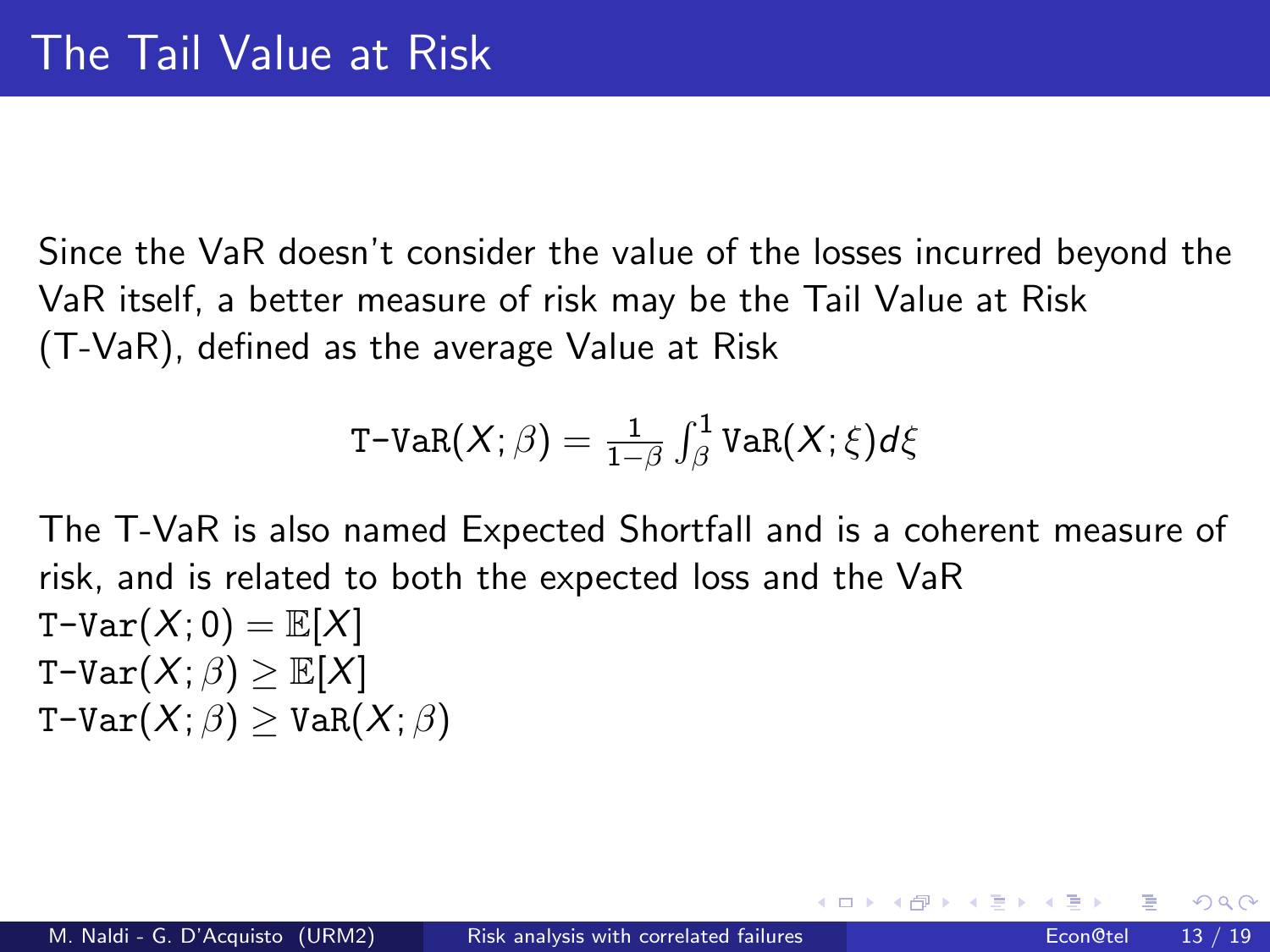# A reliability-oriented model of the network

- The overall set of customers/services is divided into a number of service basins
- Each basin represented a homogeneous group of customers using a specific service
- Basic characters of homogeneity are the contract conditions and the level of consumption (traffic/revenues)
- In each service basin service is accomplished by a number of devices (possibly all customers in a service basin are served by the same devices)
- A device may serve multiple service basins
- The service to a service basin is disrupted if any of the basin devices fails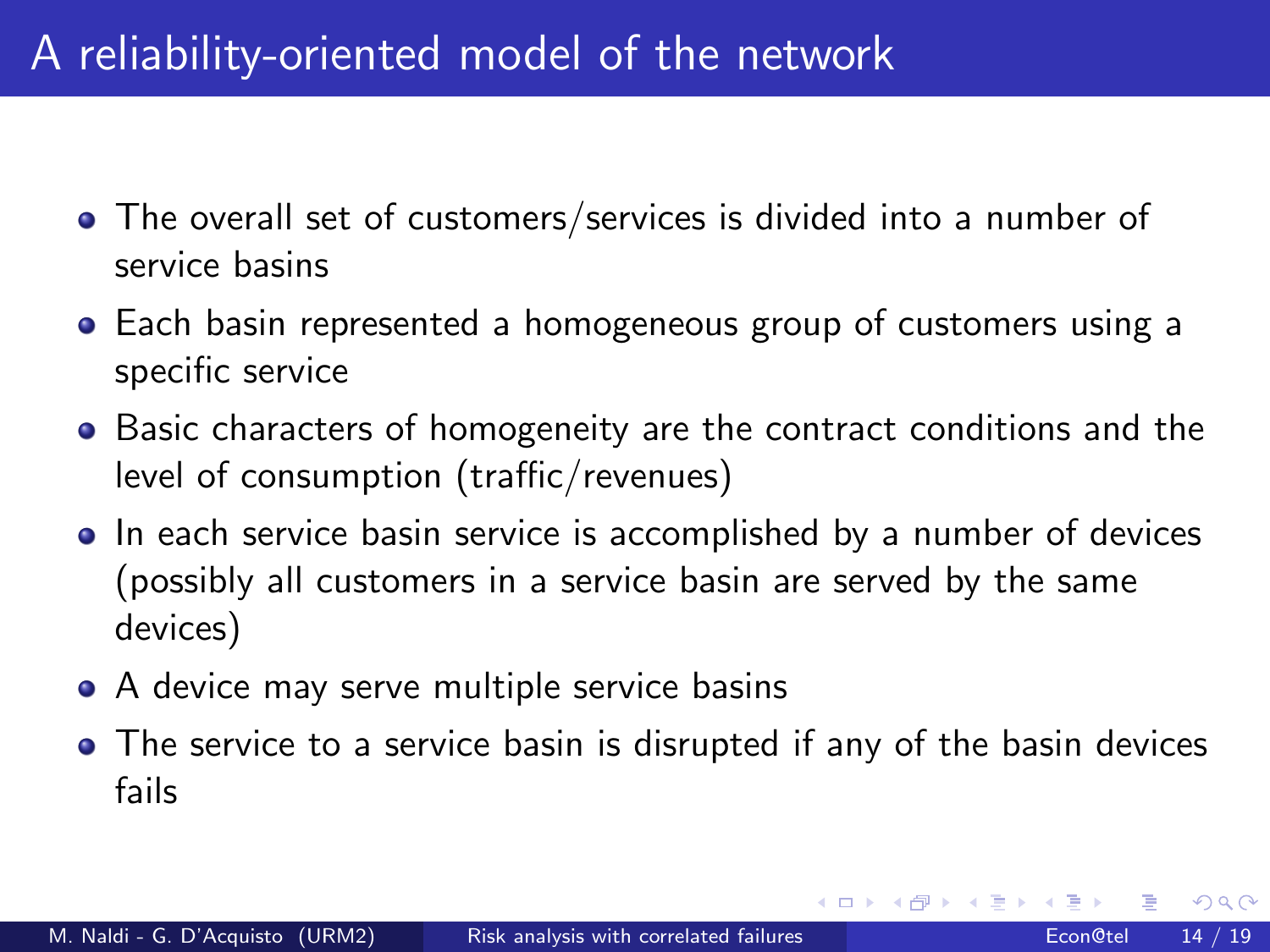- The number of service basins is N
- The number of devices supporting the *i*-th basin is  $M_i$
- $\bullet$  The state of the *j*-th device in the *j*-th basin is represented by the binary variable  $Y_{ii}$
- The state of the *i*-th basin is represented by the state variable  $S_i = \max(Y_{i1}, \ldots, Y_{iM_i})$
- $\bullet$  The loss associated to the disruption of the *i*-th basin is  $a_i$
- The overall loss is  $L=\sum_{i=1}^N a_i S_i$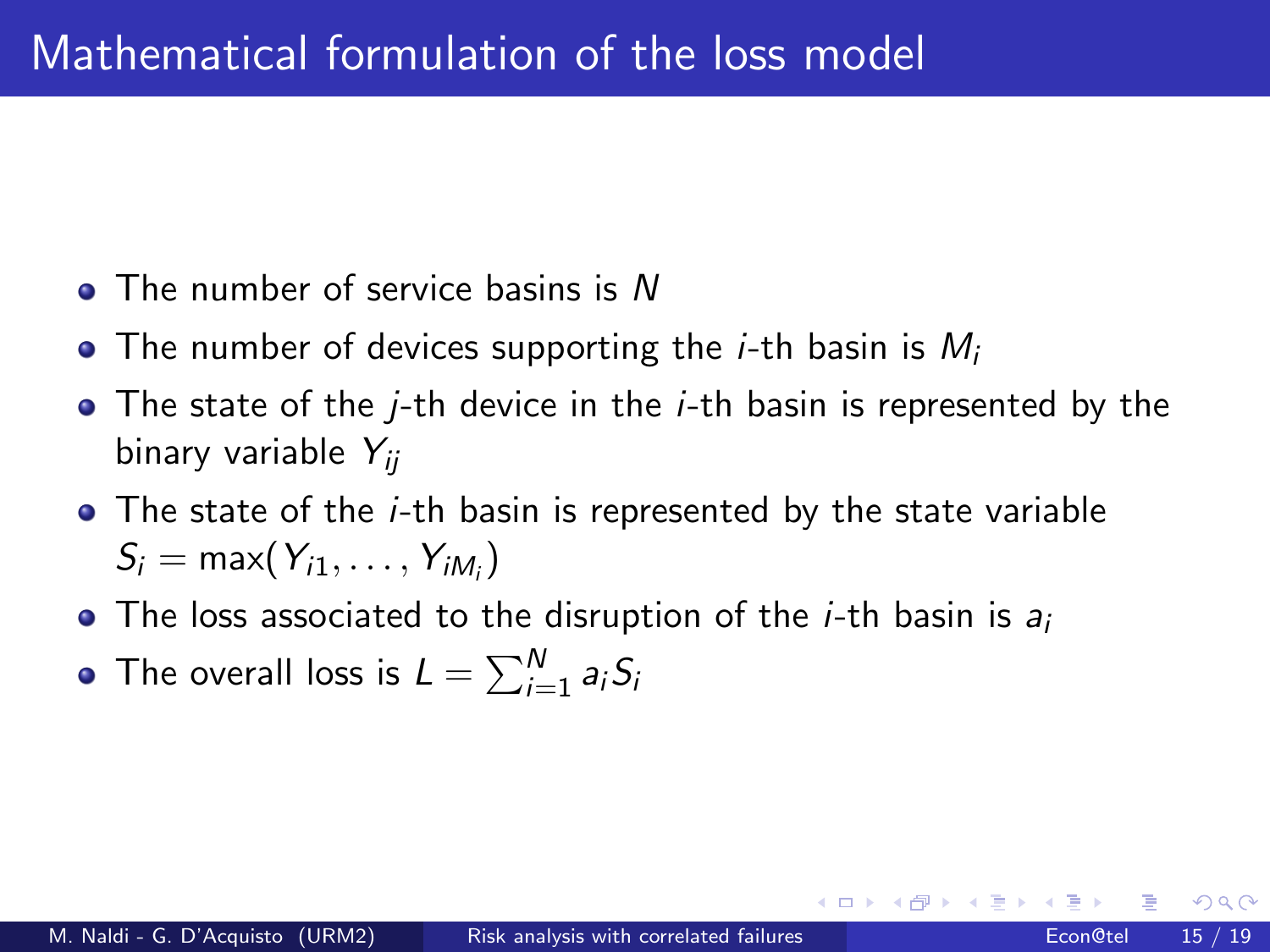# A latent variable model for the single subsystem

- The state of each subsystem is determined by a continuous latent variable  $Y_{ii} = \mathbb{I}(X_{ii} > b_{ii})$ , where the threshoold  $b_{ii}$  is set so to match the marginal failure probability for the subsystem
- Each latent variable incorporates the effects of its individual risk factor  $\eta$ , a number of joint risk factors Z and a common shock factor W

$$
X_{ij} = \frac{\sum_{k=1}^D \rho_{ik} Z_k + \alpha_{ij} \eta_{ij}}{W}
$$

Two versions may be considered, depending on the characteristics of the shock factor:

- Normal Copula
- T-Copula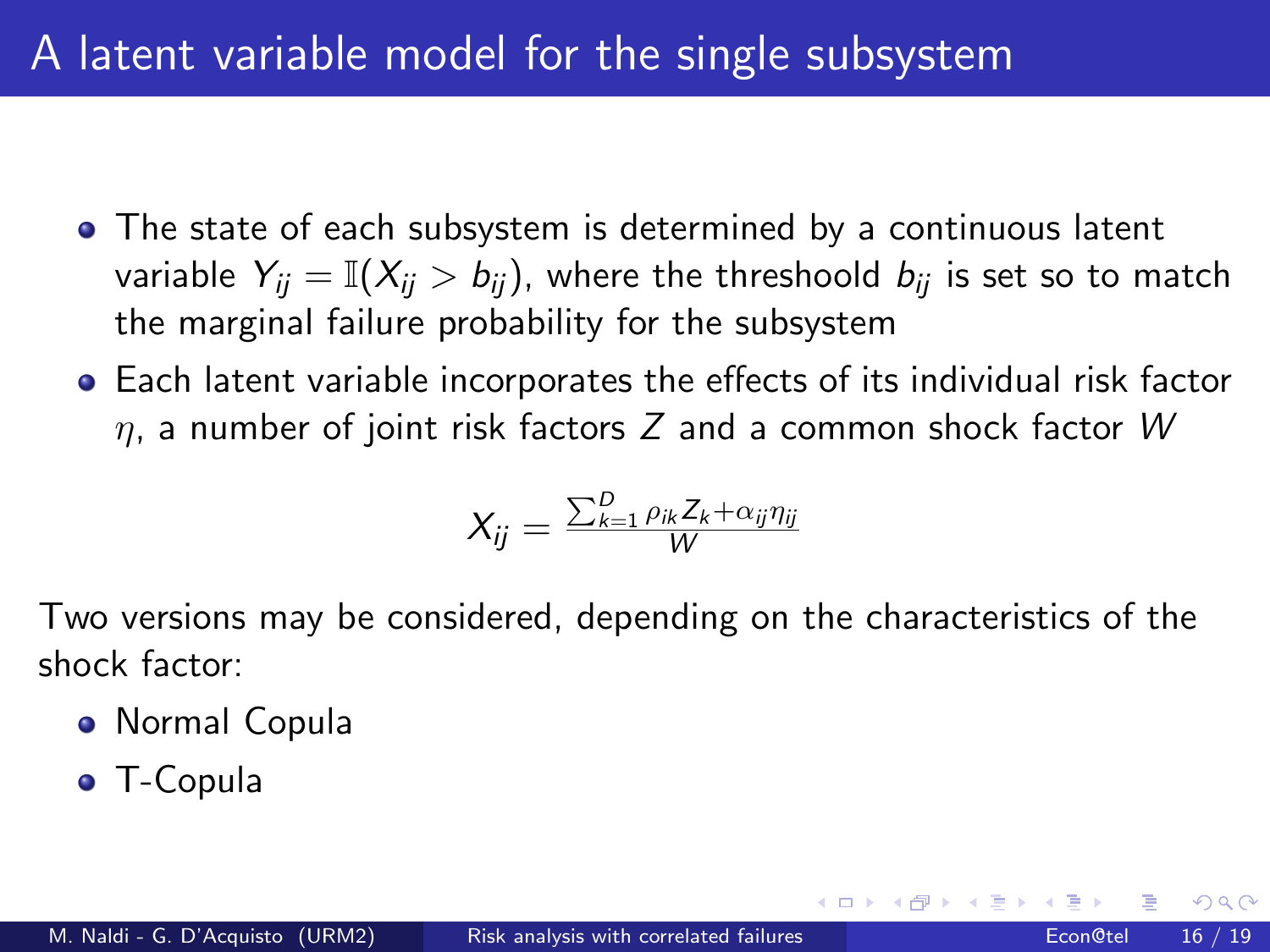In the Normal Copula

- The shock factor is absent
- The joint risk factors are i.i.d. random variable following a standard normal distribution
- The latent variable follows a standard normal distribution

In the T-Copula

- The shock factor is the square root of a chi-square variable
- The joint risk factors are i.i.d. random variable following a standard normal distribution
- **•** The latent variable follows a t-Student distribution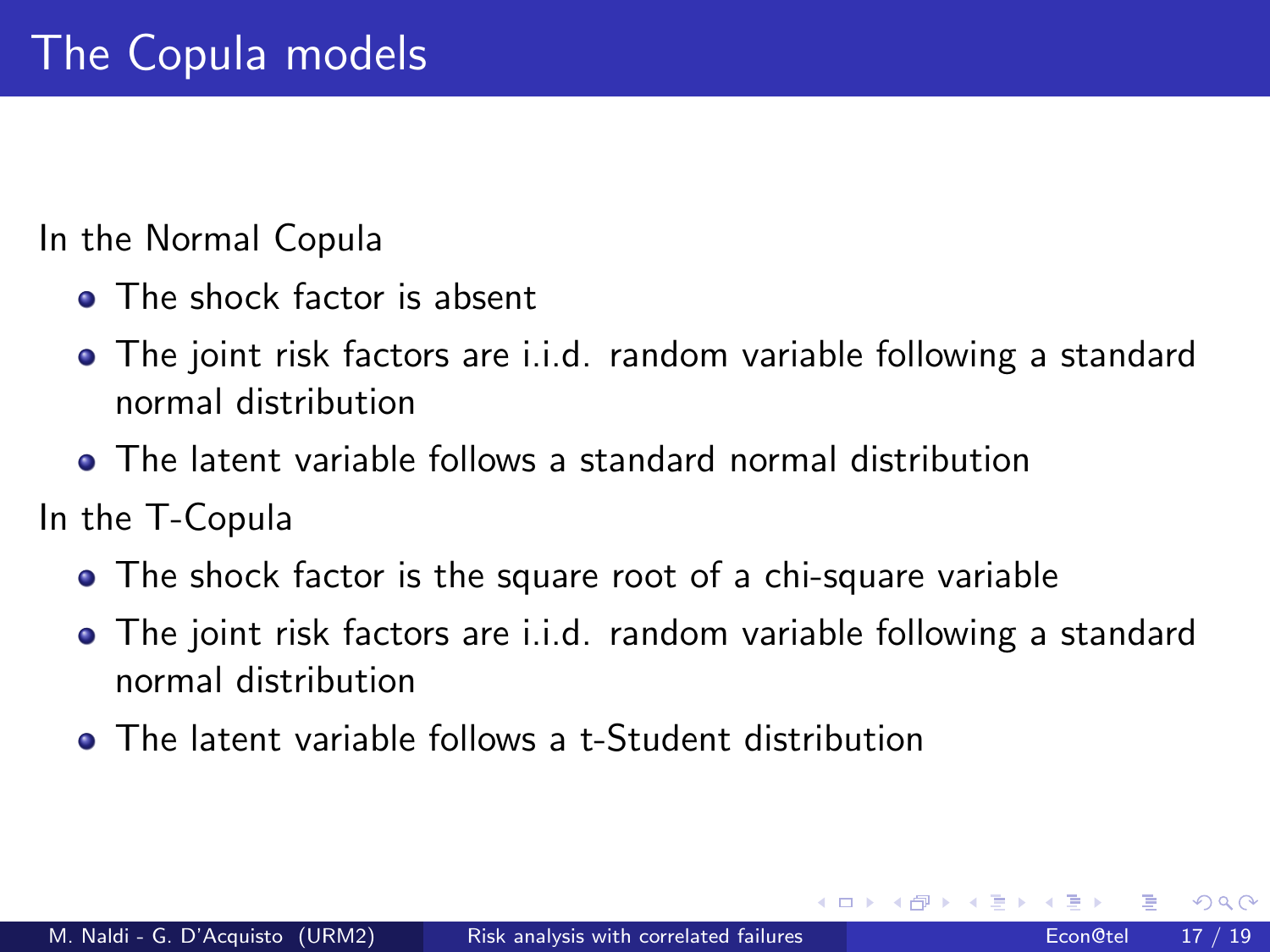A preliminary analysis has been performed on a toy network

- No. of service basins  $N = 100$
- A single subsystem for each service basin  $M_i = 1$ ,  $\forall i$
- A single common risk factor  $D = 1$
- No shock factor  $W = 1$
- Subsystem failure probability  $=0.16$
- Loss due to a service basin  $a_i = 1$ ,  $\forall i$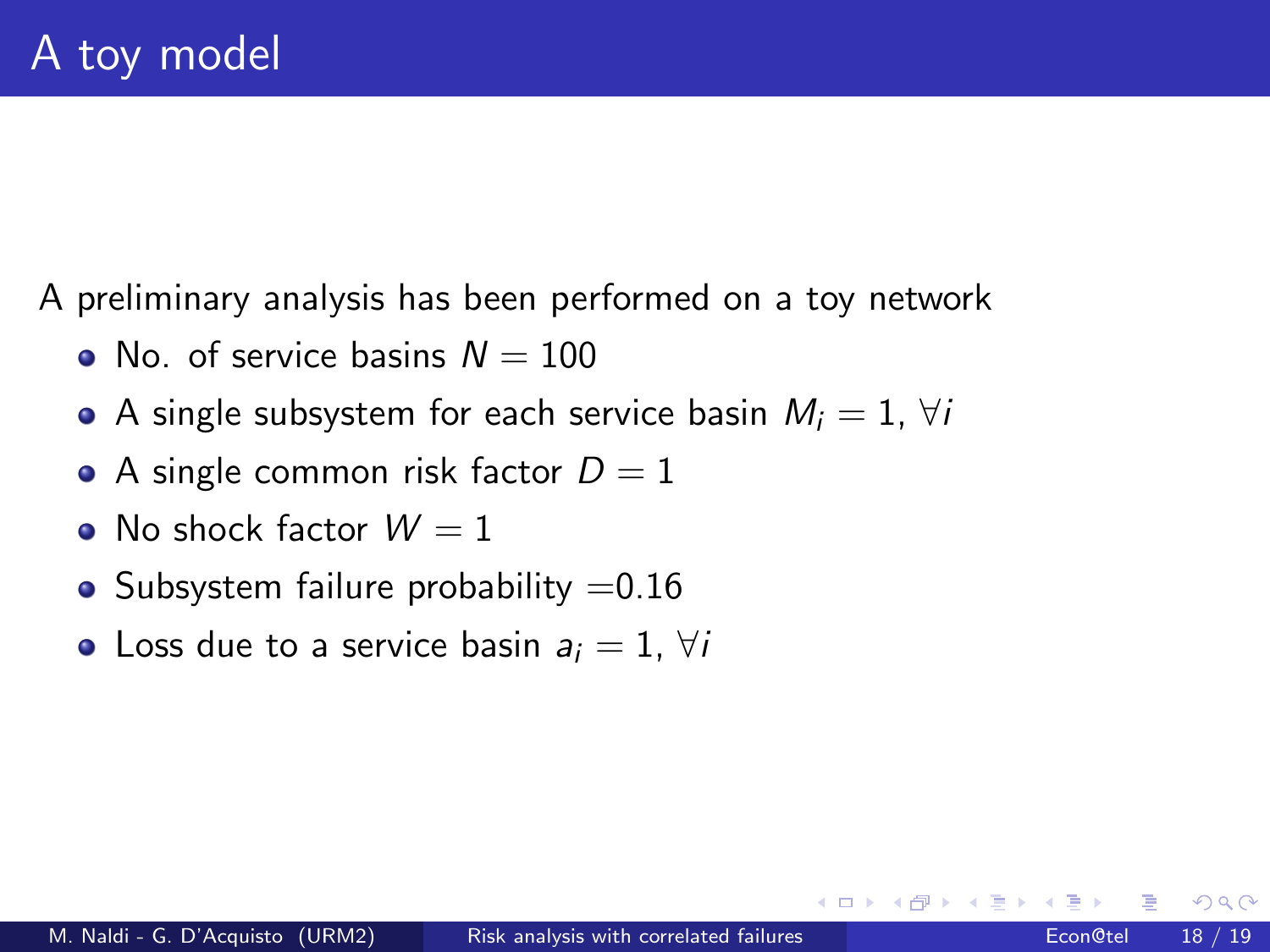

#### M. Naldi - G. D'Acquisto (URM2) [Risk analysis with correlated failures](#page-0-0) Econ@tel 19 / 19

4 0 8